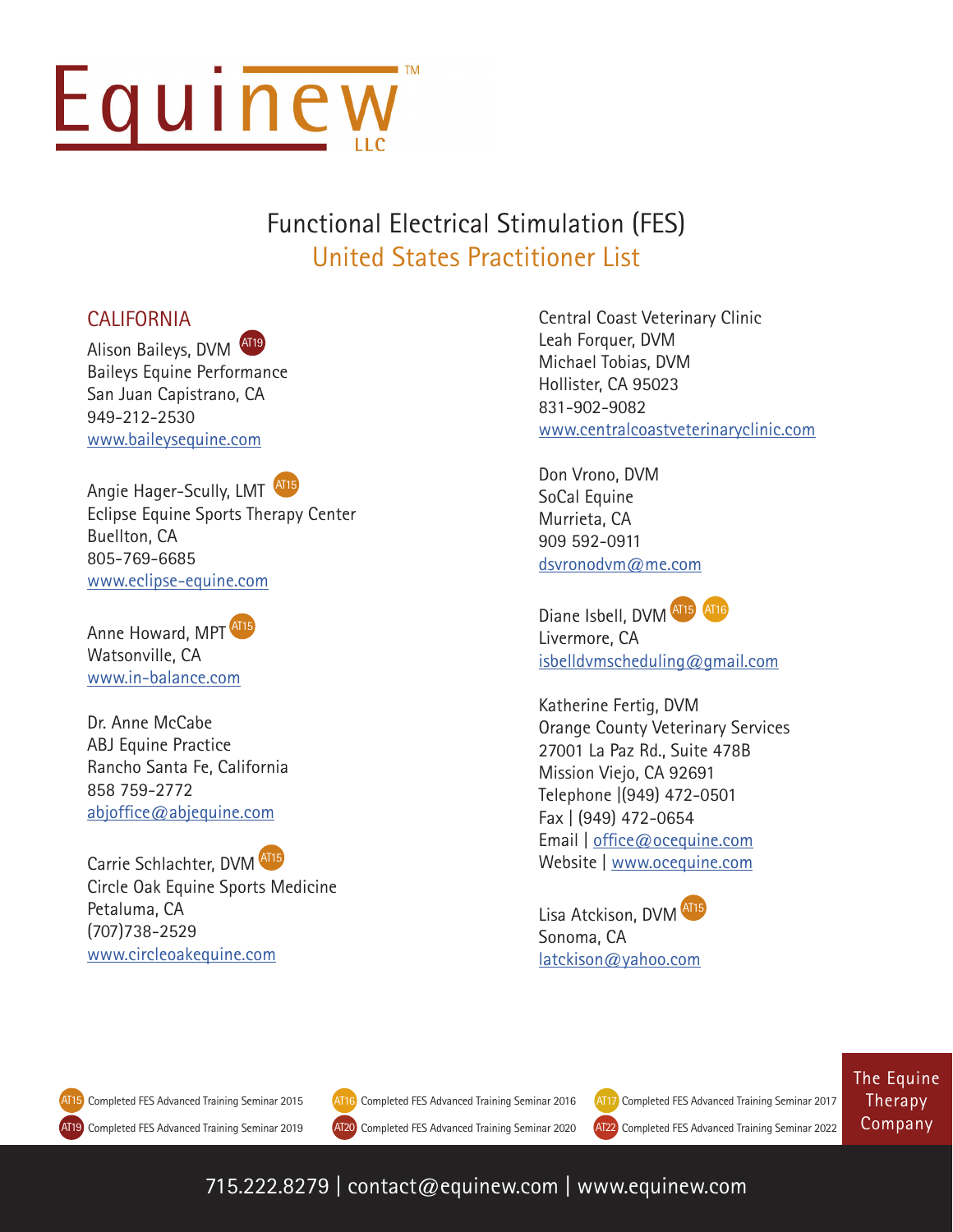# Equinew

Mallory Thompson AT22 Certified Equine Myo-Manipulative Functional Therapist Fallbrook, California Email | [Malloryrene90@gmail.com](mailto:Malloryrene90%40gmail.com%0D?subject=) Find us at: Grooming & FES Unlimited on Facebook and Instagram

Natalie Zdimal, DVM IVCA Alta Equine Sports Medicine 363 France Street Sonoma, CA 95476 Work: (707) 593-6336 <www.altaequine.com>

Philippe Benoit, DVM Katarzyna Zukiewicz, DVM AT19 Cardiff by the Sea, CA 760-846-4084

Ranch + Coast Equine Practice 4211 Holly Lane, Bonsall, CA 92003 Phone 760-942-2884 Fax 760-942-2885 [office@ranchandcoastequine.com](mailto:office%40ranchandcoastequine.com%0D?subject=) <http://ranchandcoastequine.com/>

San Dieguito Equine Group Inc 1288 Calle Maria San Marcos, CA 92069 Paul McClellon, DVM [sdequinegroup@sdequine.com](mailto:sdequinegroup%40sdequine.com%0D?subject=) 760-591-9952

San Luis Rey Equine Hospital 4211 Holly Lane, Bonsall, CA 92003 Phone 760-726-4566 Fax 760-758-2585 <https://www.slreh.com/> <https://www.facebook.com/slreh/>

AT19 Completed FES Advanced Training Seminar 2019 Completed FES Advanced Training Seminar 2015 (AT16) Completed FES Advanced Training Seminar 2016 (AT17) Completed FES Advanced Training Seminar 2017 Completed FES Advanced Training Seminar 2019 (AT20) Completed FES Advanced Training Seminar 2020 (AT22) Completed FES Advanced Training Seminar 2022 AT15

Trifecta Equine Athletic Center 31257 Via Maria Elena, Bonsall, CA 92003 Phone 760-600-5166 Fax 760-699-2597 <https://trifectacenter.com/> <https://www.facebook.com/trifectacenter/>

University of California-Davis Sarah LeJeune, DVM Davis, CA 530 754-9583 [sslejeune@ucdavis.edu](mailto:sslejeune%40ucdavis.edu?subject=)

### COLORADO

Catherine Azar, Equine Bodyworker Windhorse Equine Therapies Lafayette, Colorado [ccazar@earthlink.net](mailto:ccazar%40earthlink.net?subject=)

Carole Holland, DVM Greenwood Village, Colorado 561-635-7421 [chollanddvm@gmail.com](mailto:chollanddvm%40gmail.com?subject=)

Robyn Wyzinski, PT CORE Physical Therapy Denver/Parker Area, Colorado 720-484-1750 [performance.equinehealth@gmail.com](mailto:performance.equinehealth%40gmail.com?subject=)

### **CONNECTICUT**

Brad Amery, DVM InLine Veterinary Clinic New Milford, CT 203-312-3235 office@inlinevet.com [www.inlinevet.com](https://www.inlinevet.com/)



The Equine Therapy Company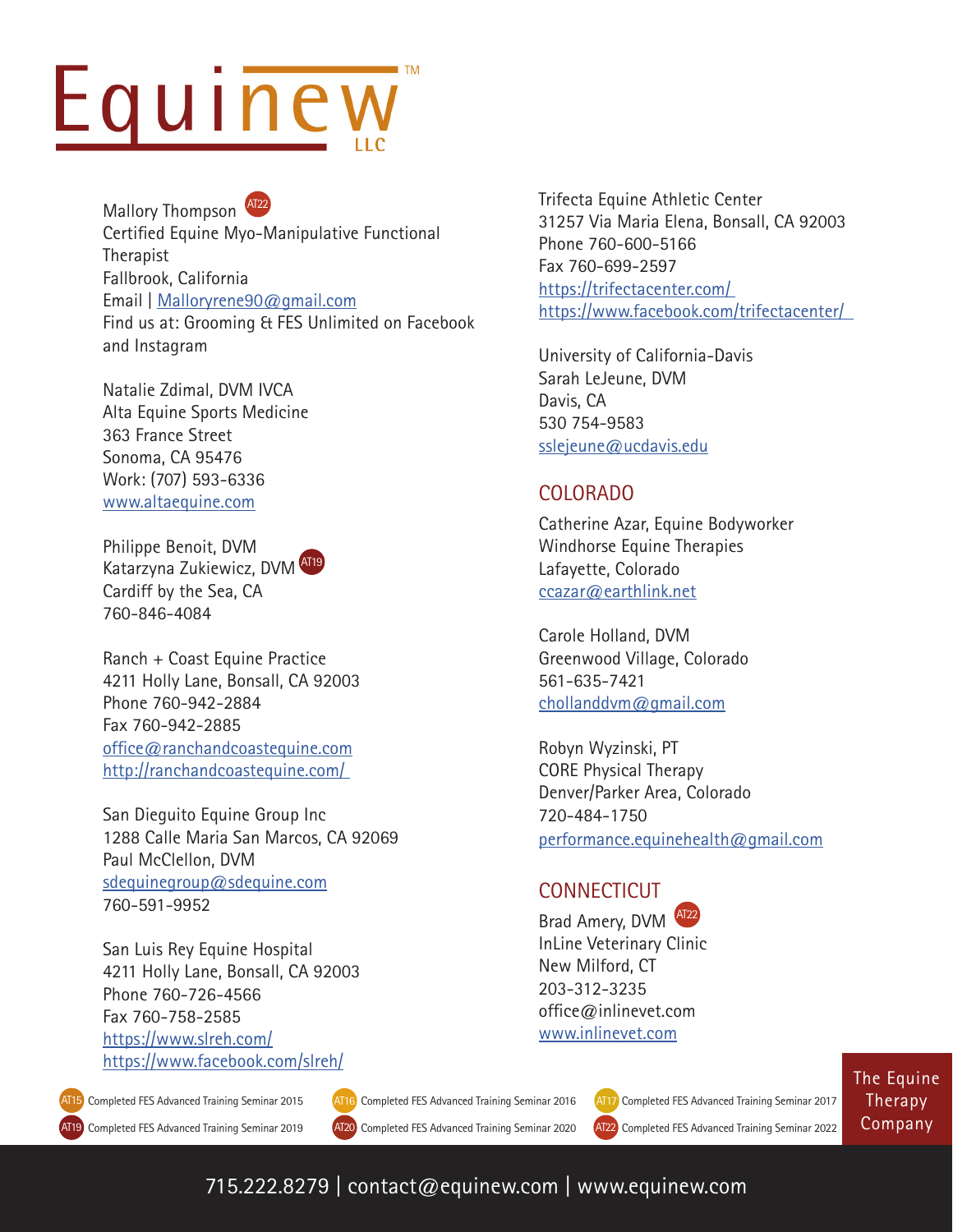# Equinew

Dr. Danielle Stacy **AT20** AT22 Fairfield Equine Associates Newtown, CT 203-270-3600 [dstacy@fairfieldequine.com](mailto:dstacy%40fairfieldequine.com?subject=)

Fairfield Equine Associates AT20 32 Barnabas Rd Newtown, CT 06470 203-270-3600



Rosemary Ganser, DVM AT19 AT20 P.O. Box 420 Georgetown, CT 203-731-7778 [Drrdganser@gmail.com](mailto:Drrdganser%40gmail.com?subject=)

### **FLORIDA**

Alexander Daniel BVetMed MS DACVS AT22 Daniel Equine Services Wellington, Florida (561) 515-2685 <www.danielequine.com>

Carole Holland, DVM Wellington, FL 561-635-7421 chollanddvm@gmail.com

Dr. David DaSilva, MV, DVM AT20 Fairfield Equine Associates

Wellington, FL 203-733-9210

[ddasilva@fairfieldequine.com](mailto:ddasilva%40fairfieldequine.com?subject=)

Emma McCullough, DVM Alvie Equine Vet Wellington, FL 704 302-5672 [emma@alvieequine.com](mailto:emma%40alvieequine.com?subject=)

AT19 Completed FES Advanced Training Seminar 2019 Co[m](mailto:chollanddvm%40gmail.com%0D?subject=)pleted FES Advanced Training Seminar 2015 (AT16) Completed FES Advanced Training Seminar 2016 (AT17) Completed FES Advanced Training Seminar 2017 AT15

Erica Lacher, DVM Newberry, Florida 352-472-1620 [www.SpringhillEquine.com](http://www.SpringhillEquine.com)

Kate Shoemaker, DVM Velocity Equine Sports Medicine Wellington, FL 561 400-1038 [kshoemaker@velocityequine.com](mailto:kshoemaker%40velocityequine.com?subject=)

Peter A. Kazakevicius DVM Equine Veterinary Services Ocala, Florida 352-266-9018 [dr.pete.dvm@gmail.com](mailto:dr.pete.dvm%40gmail.com?subject=)

Dr. Sarah Cohen <sup>AT22</sup> Equity Performance Equine Wellington, Florida 914 330-1184 [cohendvm@equity-performance.com](mailto:cohendvm%40equity-performance.com?subject=)

Suzan Oakley, DVM AT16 De Leon Springs, Florida Wellington, Florida [www.oakleyequine.com](http://www.oakleyequine.com)

Tiffany Marr, DVM Miller and Associates Brewster, New York Wellington, Florida 914-522-7540

Timothy Ober, DVM AT15 AT16 AT19



John R. Steele & Associates Wellington, Florida [www.steeleclinic.com](http://www.steeleclinic.com)

The Equine Therapy Company

Completed FES Advanced Training Seminar 2019 (AT20) Completed FES Advanced Training Seminar 2020 (AT22) Completed FES Advanced Training Seminar 2022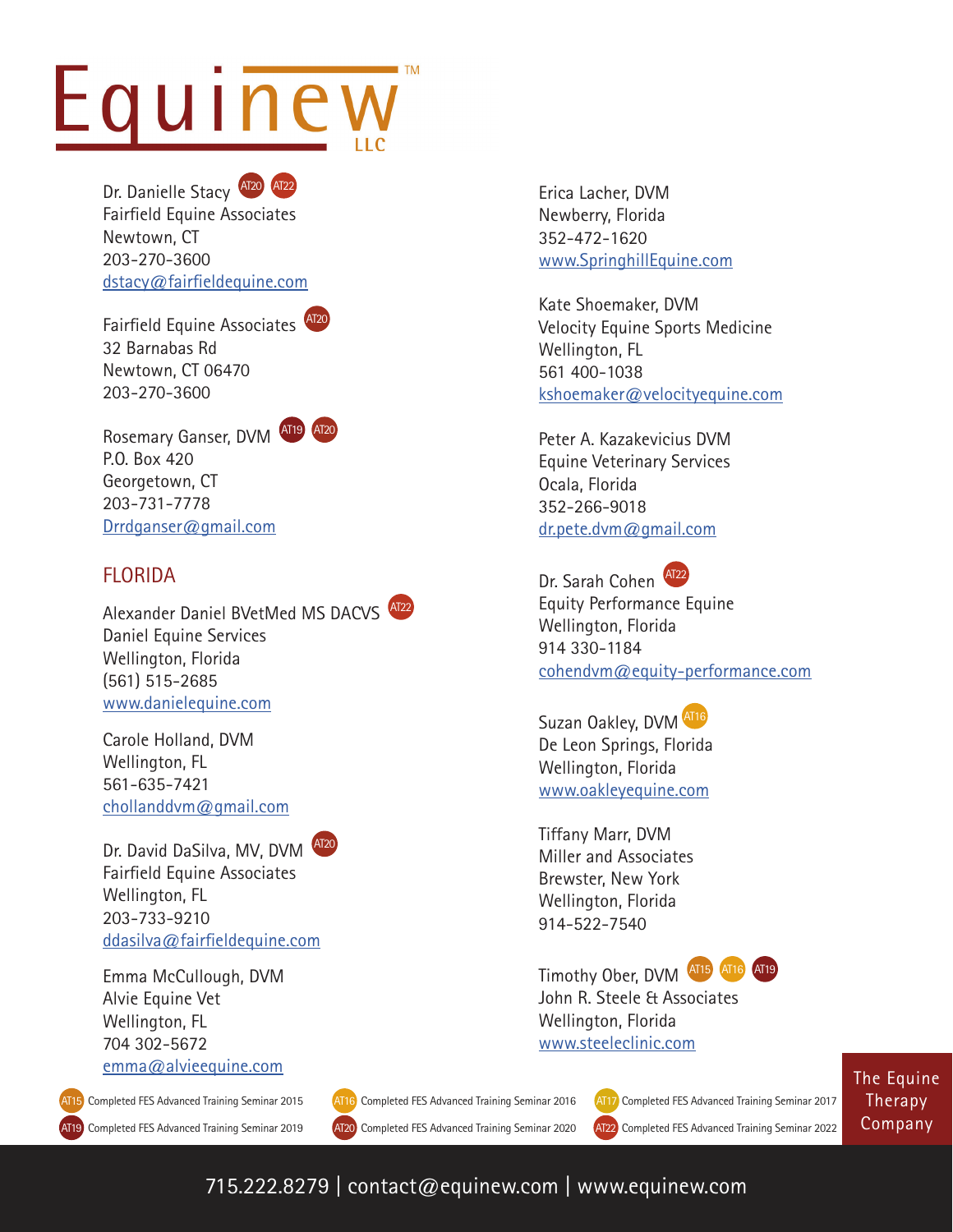# $\blacksquare$  TM Equinew

#### KENTUCKY

Reanna Stahl, DVM AT20 AT22 Stahl Veterinary, PLLC [StahlDVM@gmail.com](mailto:StahlDVM%40gmail.com?subject=) (502) 777-2707 245 Boiling Springs Drive Lexington, KY 40511

### **MASSACHUSETTS**



Elizabeth Maloney, DVM AT17 Equine Therapies 508-520-4722 [www.Equinetherapies.net](http://www.Equinetherapies.net)

### MICHIGAN

Beadle Lake Large Animal Clinic 7115 Tower Road Battle Creek, Michigan [www.bllac.com](http://www.bllac.com)

Dr. Roland Thaler, VMD (2018) Metamora Equine PC 9880 Boulder Court Davisburg, MI 48350 248-628-5843 [rolandthalervmd@metamoraequine.com](mailto:rolandthalervmd%40metamoraequine.com?subject=)

### MINNESOTA

Brooke Drassal-Creighton, LMT AT16 Maple Plain, MN 651 247-4015 [bdrassal@msn.com](mailto:bdrassal%40msn.com?subject=)

Lin Gelbmann, BS, CVTP, CCRP, CEST St. Paul, Minnesota [gelbm002@umn.edu](mailto:gelbm002%40umn.edu%0D?subject=)

Janie Martinson, LMT, USHJA Certified Trainer AT16 Orono, Minnesota 612-554-5625 [janemartinson1@gmail.com](mailto:janemartinson1%40gmail.com?subject=)

### NEW HAMPSHIRE

Atlantic Equine AT15 AT16 AT17 AT19 AT20 AT22 Omar Maher, DVM Dover, New Hampshire [www.atlanticequinevets.com](http://www.atlanticequinevets.com)

### NEW JERSEY



www.bwfurlong.com

#### NEW MEXICO

Daniel Vernay, LVT AT17 AT20 Santa Fe, NM 940-641-0208 [dvernay54@gmail.com](mailto:dvernay54%40gmail.com?subject=)

### NEW YORK

Carol Vischer, DVM North East Performance Equine Saratoga Springs, New York 518-583-9976

Dr. Cyra Erwin Millbrook Equine Veterinary Clinic Millbrook, NY 845 677-5500 [MillbrookEquine@gmail.com](mailto:MillbrookEquine%40gmail.com?subject=)

Tiffany Marr, DVM Miller and Associates Brewster, New York 914-522-7540



Completed FES Advanced Training Seminar 2015 (AT16) Completed FES Advanced Training Seminar 2016 (AT17) Completed FES Advanced Training Seminar 2017

Completed FES Advanced Training Seminar 2019 (AT20) Completed FES Advanced Training Seminar 2020 (AT22) Completed FES Advanced Training Seminar 2022

The Equine Therapy Company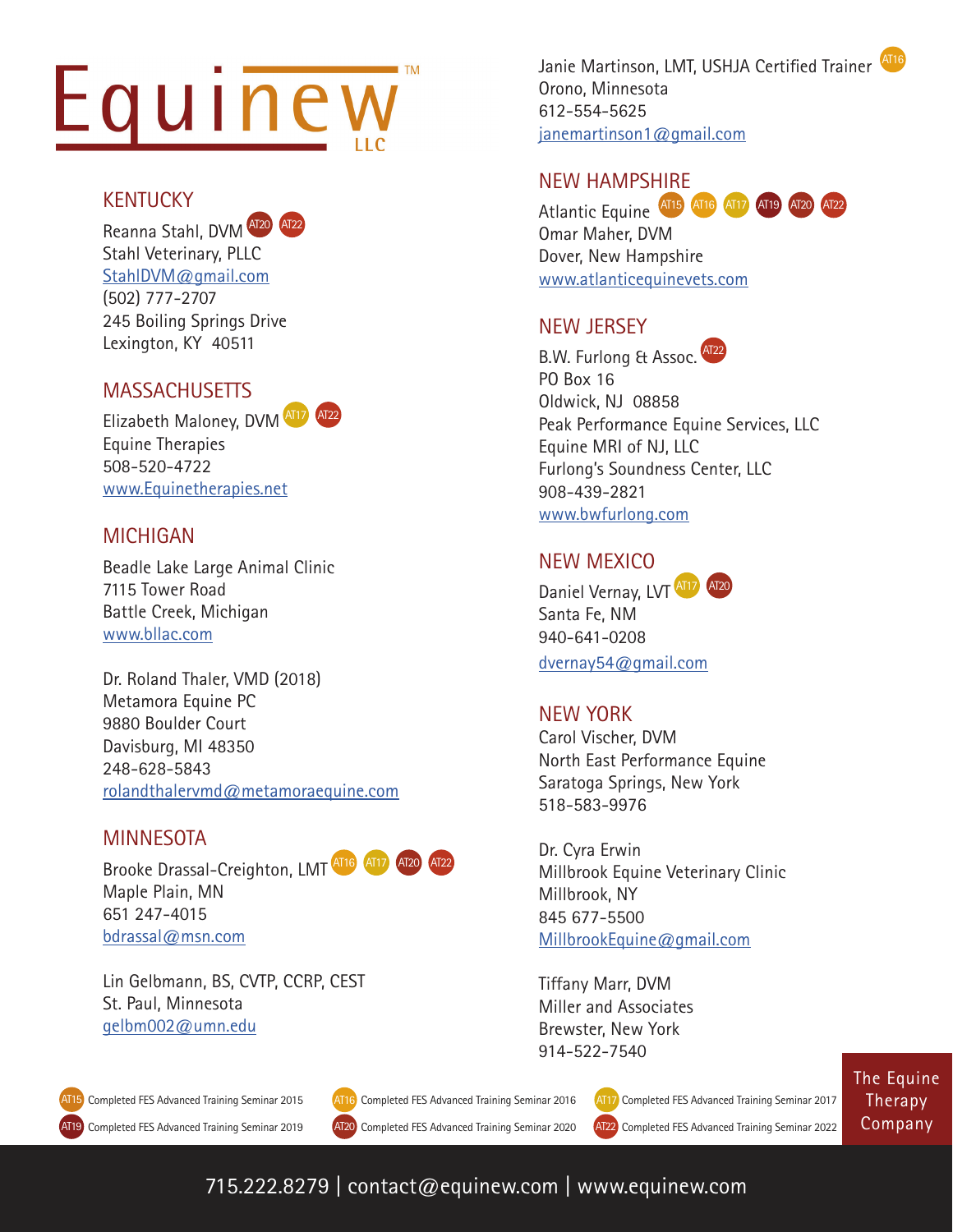# Equinew



Tim Ober, DVM AT15 AT16 AT19 John R. Steele and Associates 5474 Youngs Rd. Vernon, NY 13476 315-829-2222 [www.steeleclinic.com](http://www.steeleclinic.com
)

### NORTH CAROLINA

Chelsey Miller, DVM Iron Will Veterinary Services Burlington, North Carolina [www.Ironwillvets.com](http://fmvimaging@gmail.com)

Claire Hollowell, LMT AT19 AT20 Raeford, NC 619-709-0420 [claire.hollowell@gmail.com](mailto:claire.hollowell%40gmail.com?subject=)

Dr. Lauren Zappitelli Ascend Equine Mobile Services Apex, North Carolina 919 525-5465 [Ascendequinemsm@gmail.com](mailto:?subject=)

Meghann Lustgarten, DVM Cary, North Carolina (785) 341-5946 [fmvimaging@gmail.com](mailto:fmvimaging%40gmail.com?subject=)

### **OREGON**

Mark Revenaugh, DVM Northwest Equine Performance 25230 S. Eldorado Rd. Mulino, OR 97042 503-632-9151

### PENNSYLVANNIA

Jake Clements, DVM Premier Equine Veterinary Assoc Bethel, PA 610 655-5082 [jclements@premier-equine.com](mailto:jclements%40premier-equine.com?subject=)

Kevin Keane, DVM Sports Medicine Associates of Chester County Cochranville, PA [sportsmedicineassociates@verizon.net](mailto:sportsmedicineassociates%40verizon.net%0D?subject=) 610-869-4000

### VIRGINIA

Davis Equine Equine Sports Medicine The Plains, Virginia drchad@davisequine.com [www.davisequine.com](http://www.davisequine.com)

Virginia Equine Imaging AT15 AT17 AT20 AT22 Kent Allen, DVM Susan Johns, DVM Cricket Russillo, DVM The Plains, Virginia [www.vaequine.com](http://www.vaequine.com)

William H. McCormick, DVM Middleburg Equine Clinic Middleburg, Virginia 540 687-5249 [www.middleburgequine.com](http://www.middleburgequine.com)

### VERMONT

Randy Frantz, DVM Burlington Equine Veterinary Services, LLC Charlotte, VT 05445 802-425-5454 [rfrantz@gmavt.net](mailto:rfrantz%40gmavt.net?subject=)

AT15

AT19 Completed FES Advanced Training Seminar 2019 (AT20) Completed FES Advanced Training Seminar 2020 (AT22) Completed FES Advanced Training Seminar 2022



Completed FES Advanced Training Seminar 2015 (AT16) Completed FES Advanced Training Seminar 2016 (AT17) Completed FES Advanced Training Seminar 2017

The Equine Therapy Company